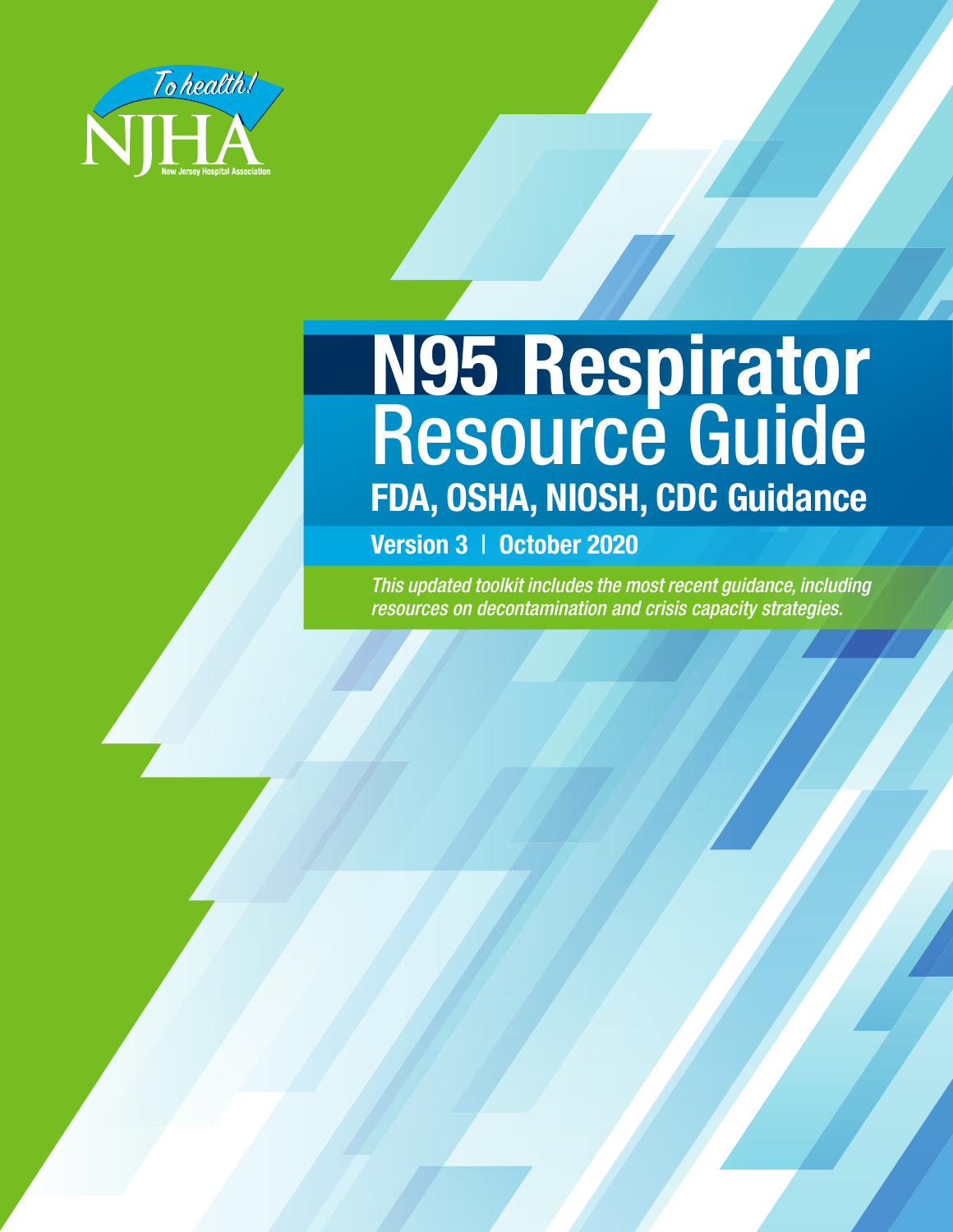# **This guide contains resources for healthcare providers as they continue to respond to COVID-19.**

**For additional non-clinical resources, visit the New Jersey Hospital Association's COVID-19 website http://www.njha.com/coronavirus**

This document is intended to summarize the important updates, requirements, and guidelines around use of N95 respirators as of October 2020. This includes:

- FDA: EMERGENCY USE AUTHORIZATIONS
- **OSHA REGULATIONS AND GUIDANCE**
- NIOSH MASK SELECTION RESOURCES
- CDC GUIDANCE
- OTHER RESOURCES

This resource was created with funding from the Assistant Secretary for Preparedness and Response and the New Jersey Department of Health.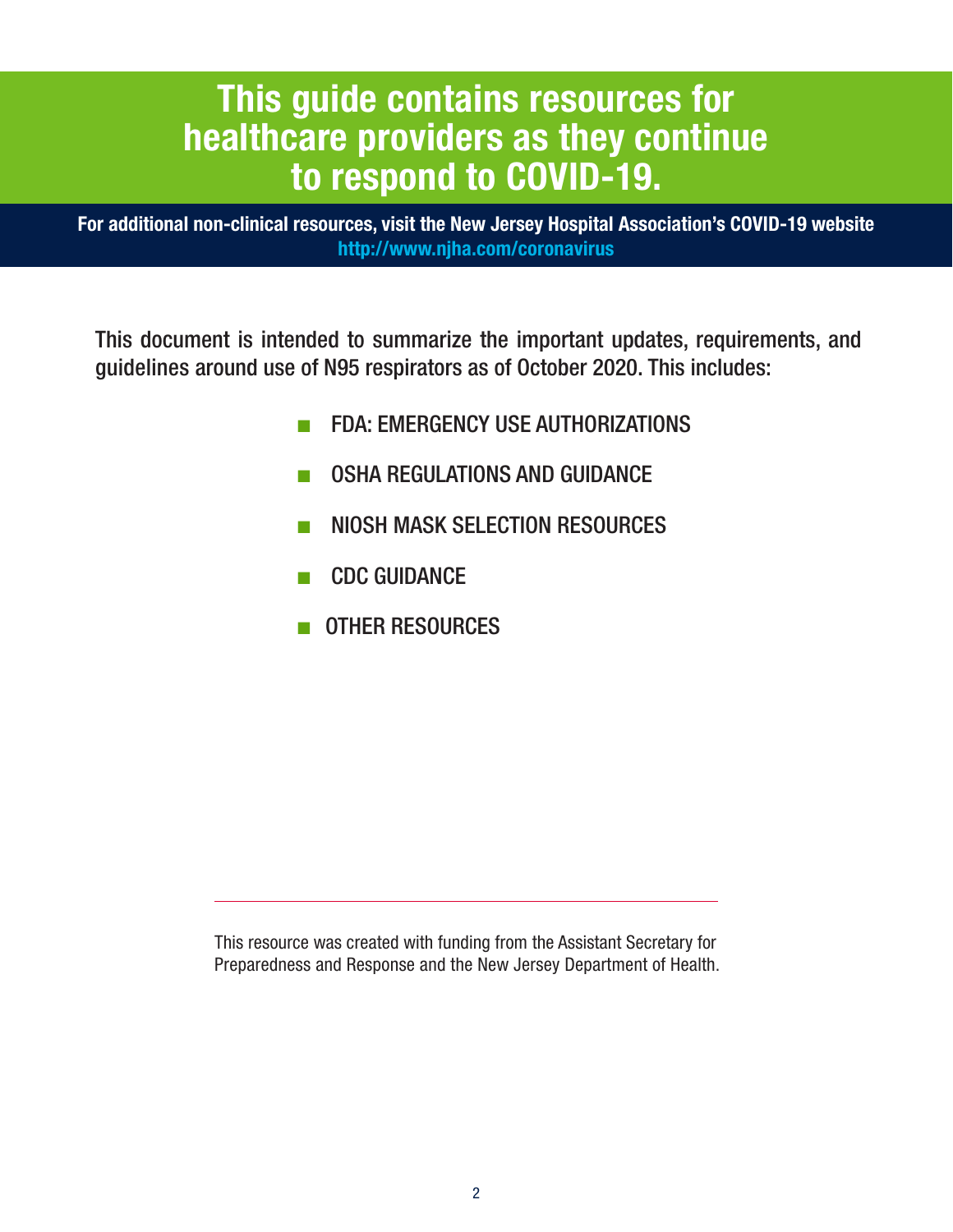# **FDA: Emergency Use Authorizations**

On the following dates, the FDA issued Emergency Use Authorizations (EUA) for the following PPE topics:

August 20, 2020: **Nova2200 for Decontaminating Compatible N95 Respirators**

August 5, 2020: **Surgical Masks**

July 24, 2020: **Airway Dome**

July 24, 2020: **Michigan State University Decontamination System**

June 13, 2020:

**Negative-pressure Respiratory System with Advanced Ventilation Return (NRSAVR-100)**

June 13, 2020:

**Technical Safety Services VHP Decontamination System**

May 27, 2020:

**Stryker Sustainability Solutions VHP Decontamination System**

May 22, 2020:

**Gowns and Other Apparel**

May 21, 2020:

**STERIS STEAM Decon Cycle in AMSCO Medium Steam Sterilizers**

May 19, 2020:

**COVID-19 Airway Management Isolation Chamber (CAMIC)**

May 7, 2020:

**Duke Decontamination System**

April 20, 2020:

**Sterilucent, Inc. Sterilization System**

April 15, 2020:

**Stryker STERIZONE VP4 N95 Respirator Decontamination Cycle**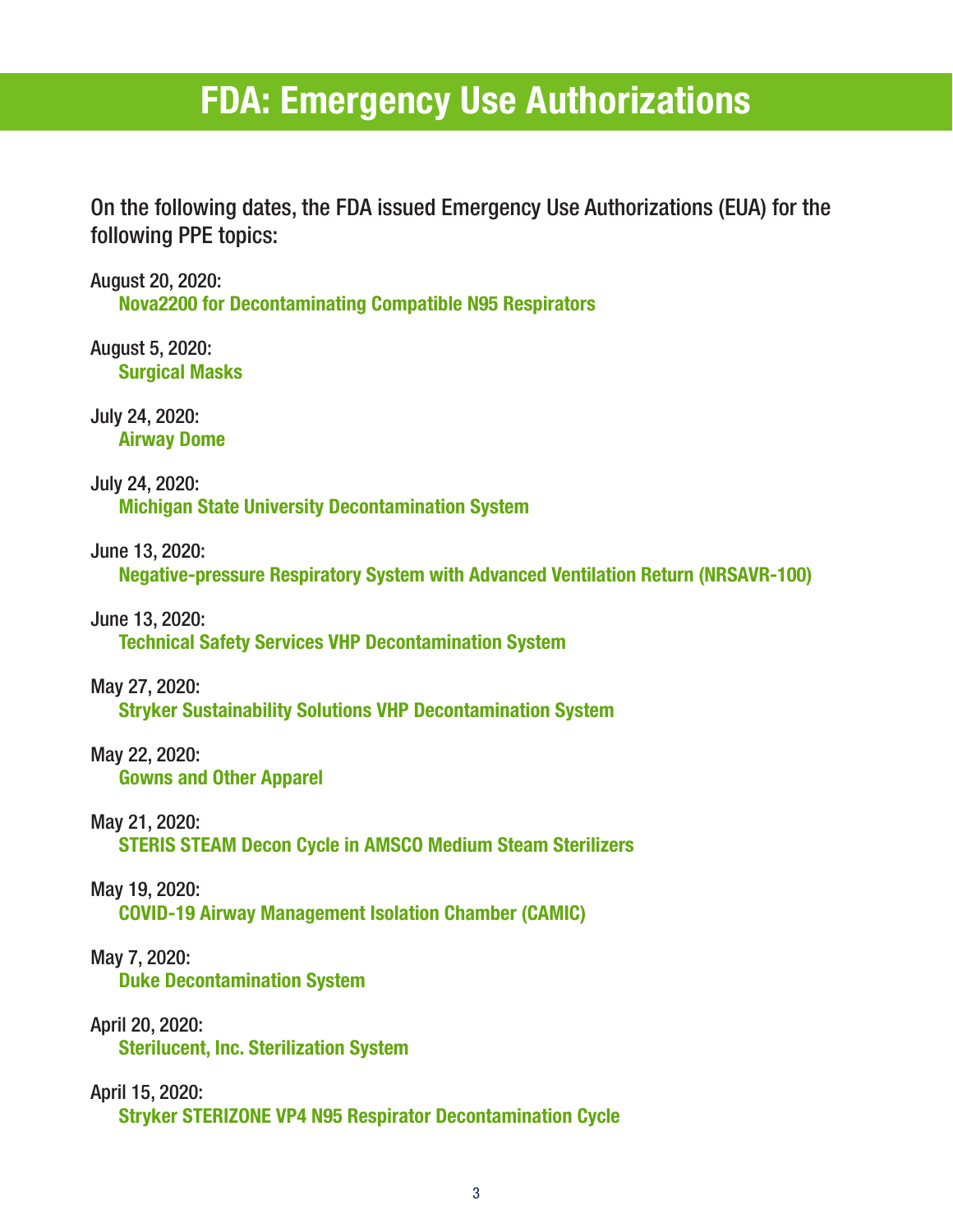April 11, 2020:

**Advanced Sterilization Products (ASP) STERRAD Sterilization System**

April 9, 2020: **Face Shields**

April 9, 2020:

**STERIS Sterilization Systems for Decontamination of N95 Respirators**

April 3, 2020: **Non-NIOSH-Approved Disposable Filtering Facepiece Respirators Manufactured in China**

March 29, 2020: **Battelle Decontamination System**

March 28, 2020:

**NIOSH-Approved Air Purifying Respirators for Use in Health Care Settings During Response to the COVID-19 Public Health Emergency**

March 28, 2020: **Imported, non-NIOSH-approved Disposable Filtering Facepiece Respirators**

# $+ + +$

## **CLICK HERE TO VIEW ALL FDA EUAS FOR PPE DURING THE COVID-19 PANDEMIC:**

**https://www.fda.gov/emergency-preparedness-and-response/mcm-legal-regulatoryand-policy-framework/emergency-use-authorization#covidppe**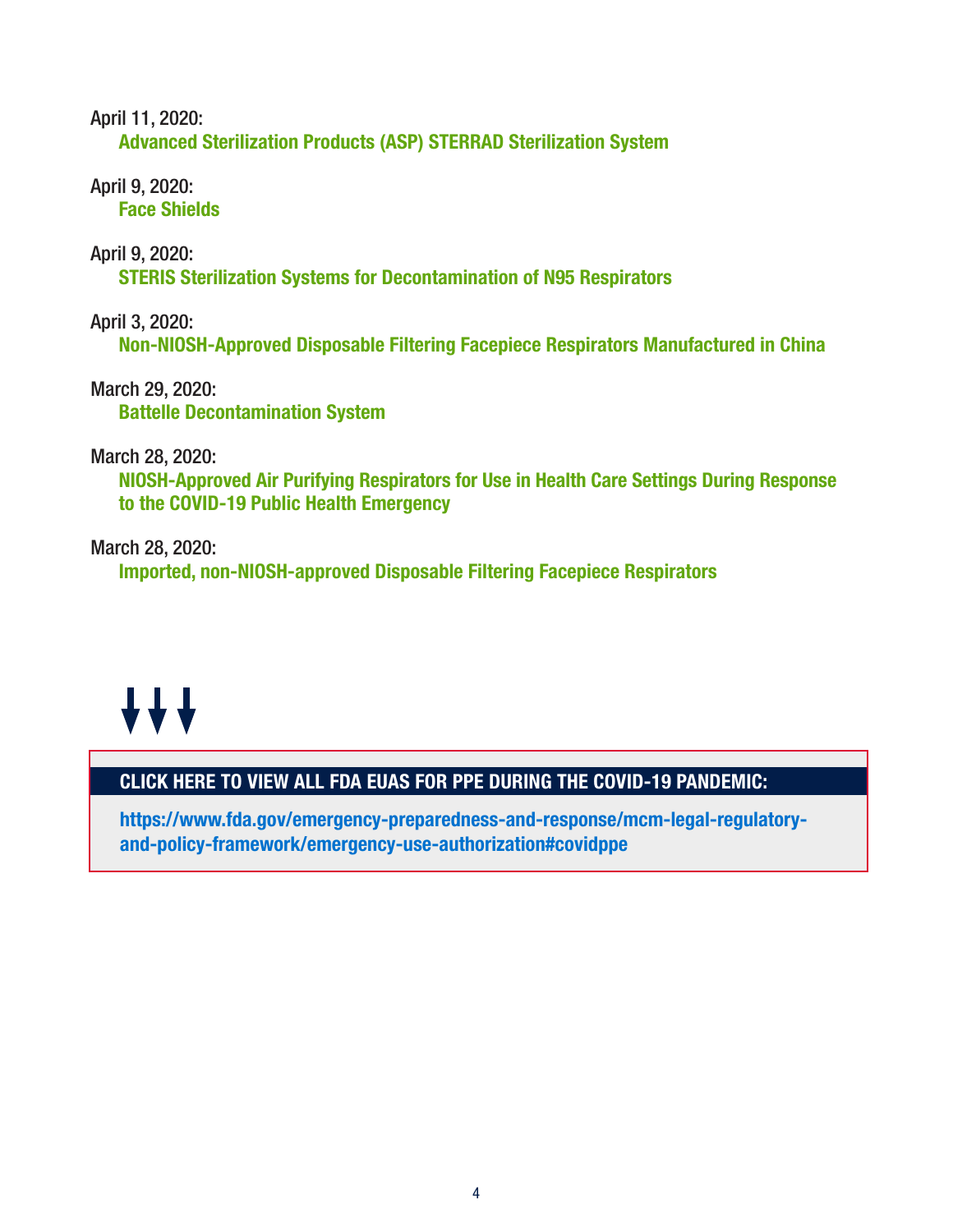# **OSHA Regulations and Guidance**

### **OSHA 29 CFR § 1910.134 Requirement for Personal Protective Equipment: Respiratory Protection**

These are the general requirements in a non-crisis time for healthcare organizations to follow to ensure respiratory protection for healthcare providers.

Link to full guidance: https://www.osha.gov/laws-regs/regulations/standardnumber/1910/1910.134

### **OSHA Temporary Enforcement Guidance Issued on March 14, 2020**

### SUBJECT

Temporary Enforcement Guidance - Healthcare Respiratory Protection Annual Fit-Testing for N95 Filtering Facepieces During the COVID-19 Outbreak

### KEY ISSUE ADDRESSED:

■ "Inform workers that the employer is temporarily suspending the annual fit testing of N95 filtering facepiece respirators to preserve and prioritize the supply of respirators for use in situations where they are required to be worn."- See guidance link for full details.

Link to full guidance:

https://www.osha.gov/memos/2020-03-14/temporary-enforcement-guidance-healthcare-respiratory-protection-annual-fit

### **OSHA Temporary Enforcement Guidance Issued April 3, 2020**

### **SUBJECT**

Enforcement Guidance for Respiratory Protection and the N95 Shortage Due to the Coronavirus Disease 2019 (COVID-19) Pandemic.

### KEY ISSUE ADDRESSED

- **Extended use or reuse of N95s:** "In the event extended use or reuse of N95 FFRs becomes necessary, the same worker is permitted to extend use of or reuse the respirator."- See guidance link for full details.
- **Use of expired N95s:** "In the event that N95s are not available and the employer has shown a good faith effort to acquire the respirators or to use alternative options, as outlined below, CSHOs should exercise enforcement discretion for the use of N95 FFRs beyond the manufacturer's recommended shelf life, including surgical N95s."- See guidance link for full details.
	- **For HCP:** "Expired N95s generally must not be used when HCP perform surgical procedures on patients infected with, or potentially infected with, SARS-CoV-2, or perform or are present for procedures expected to generate aerosols or procedures where respiratory secretions are likely to be poorly controlled." – See guidance link for full details.

#### Link to full guidance:

https://www.osha.gov/memos/2020-04-03/enforcement-guidance-respiratory-protection-and-n95-shortage-due-coronavirus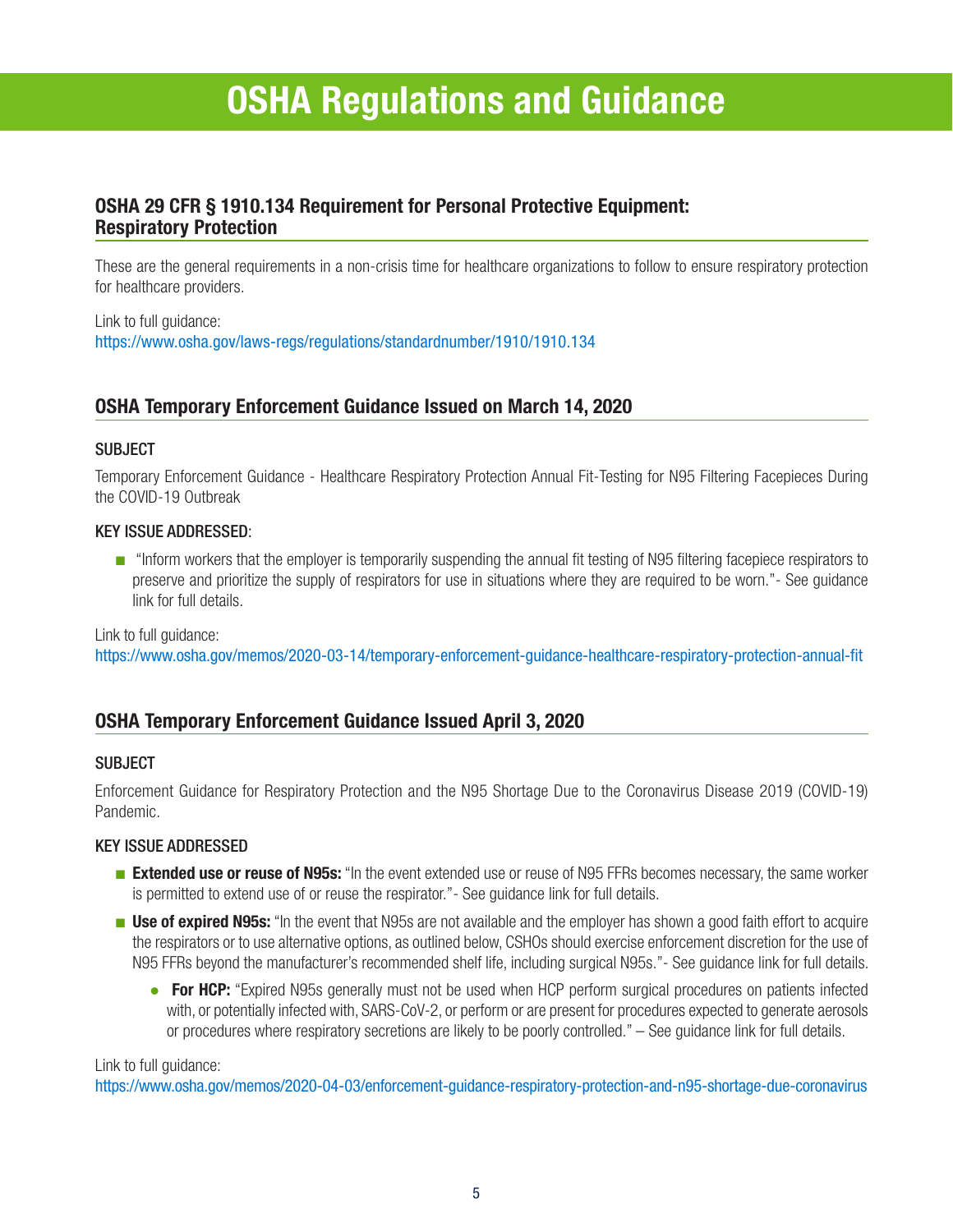### **OSHA Temporary Enforcement Guidance Issued April 3, 2020**

### **SUBJECT**

Enforcement Guidance for Use of Respiratory Protection Equipment Certified under Standards of Other Countries or Jurisdictions During the Coronavirus Disease 2019 (COVID-19) Pandemic

### KEY ISSUE ADDRESSED

- **Non-US-manufactured/certified N95s:** "Employers may consider using respirators and filters certified under standards of other countries or jurisdictions." *– See guidance link for full details.*
	- **For HCP:** When HCP perform surgical procedures on patients infected with, or potentially infected with, SARS-CoV-2 or perform or are present for procedures expected to generate aerosols or procedures where respiratory secretions are likely to be poorly controlled (e.g., cardiopulmonary resuscitation, intubation, extubation, bronchoscopy, nebulizer therapy, sputum induction);
		- **o** Respiratory protection equipment certified exclusively in accordance with standards of the People's Republic of China and manufactured by companies that are not NIOSH-approval holders must not be used unless the only feasible alternative is a facemask or improvised nose/mouth cover;
	- In accordance with CDC quidance for optimizing the supply of respirators, employers should prioritize the use of N95 respirators by activity type. When HCP perform or are present for aerosol-generating procedures or procedures where respiratory secretions are likely to be poorly controlled, use respirators (including N95 FFRs; other FFRs; non-disposable, elastomeric respirators; and powered, air-purifying respirators (PAPRs)) that are still within their manufacturer's recommended shelf life, if available, before using respirators that are beyond their manufacturer's recommended shelf life. *– See guidance link for full details.*

### Link to full guidance:

https://www.osha.gov/memos/2020-04-03/enforcement-guidance-use-respiratory-protection-equipment-certified-under

### **OSHA Temporary Enforcement Guidance Issued April 8, 2020**

### **SUBJECT**

Expanded Temporary Enforcement Guidance on Respiratory Protection Fit-Testing for N95 Filtering Facepieces in All Industries During the Coronavirus Disease 2019 (COVID-19) Pandemic

### KEY ISSUES ADDRESSED

- Memorandum to Compliance Safety and Health Officers for enforcing annual fit-testing requirements of the Respiratory Protection standard, 29 CFR § 1910.134(f)(2), with regard to supply shortages of N95s or other filtering facepiece respirators (FFRs) due to the coronavirus disease 2019 (COVID-19) pandemic. Earlier guidance released March 14 for healthcare providers now applies to all workplaces covered by OSHA where there is required use of respirators. This memorandum will take effect immediately and remain in effect until further notice. This guidance is intended to be time-limited to the current public health crisis.
- Further, given additional concerns regarding a shortage of fit-testing kits and test solutions (e.g., Bitrex™, isoamyl acetate), employers are further encouraged to take necessary steps to prioritize use of fit-testing equipment to protect employees who must use respirators for high-hazard procedures.

Link to full guidance:

https://www.osha.gov/memos/2020-04-08/expanded-temporary-enforcement-guidance-respiratory-protection-fittesting-n95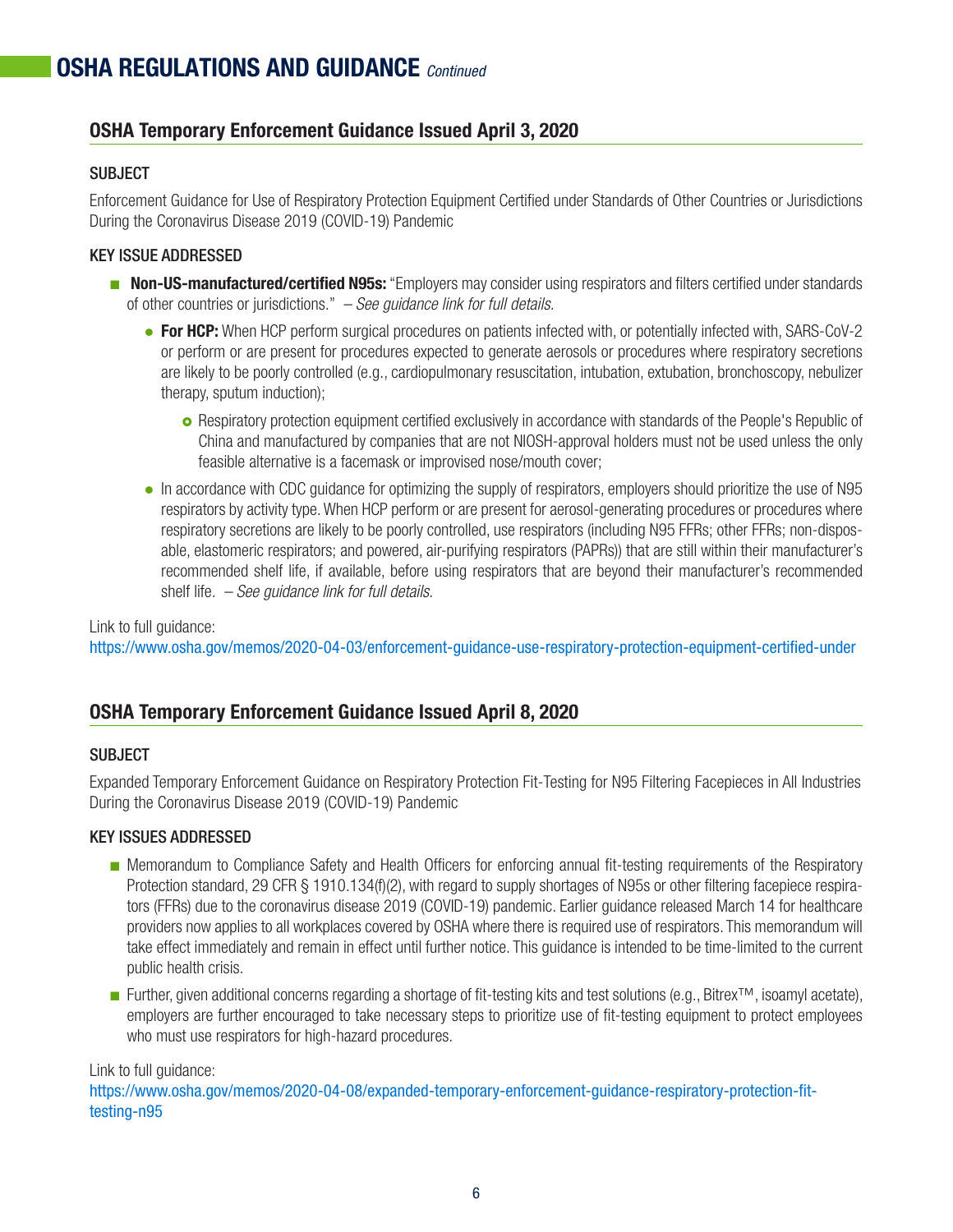### **OSHA Temporary Enforcement Guidance Issued April 24, 2020**

### **SUBJECT**

Enforcement Guidance on Decontamination of Filtering Facepiece Respirators in Healthcare During the Coronavirus Disease 2019 (COVID-19) Pandemic

### KEY ISSUE ADDRESSED

- This memorandum provides interim guidance to Compliance Safety and Health Officers (CSHOs) for enforcing the Respiratory Protection standard, 29 CFR § 1910.134, with regard to the reuse of filtering facepiece respirators (FFRs) that have been decontaminated through certain methods.
- All employers whose employees are required to use or are permitted voluntary use of respiratory protection must continue to manage their respiratory protection programs (RPPs) in accordance with the OSHA respirator standard, and should pay close attention to shortages of FFRs during the COVID-19 pandemic.
- Due to the impact on workplace conditions caused by limited supplies of FFRs, employers should reassess their engineering controls, work practices and administrative controls to identify any changes they can make to decrease the need for respirators.
- If respiratory protection must be used, and acceptable alternatives are not available for use in accordance with OSHA's previous COVID-19 enforcement memoranda, NIOSH has identified limited available research that suggests the following methods offer the most promise for decontaminating FFRs:
	- Vaporous hydrogen peroxide;[9]
	- Ultraviolet germicidal irradiation; and/or
	- $\bullet$  Moist heat (e.g., using water heated in an oven).

If such methods are not available, the above-referenced NIOSH-evaluated research showed the following methods could also be suitable decontamination options:

- Microwave-generated steam; and/or
- Liquid hydrogen peroxide

Based on the above-referenced NIOSH-evaluated research, employers should not use the following methods unless objective data that sufficiently demonstrate the safety and effectiveness of such methods become available:

- $\bullet$  Autoclaving
- Dry heat
- $\bullet$  Isopropyl alcohol
- $\bullet$  Soap
- $\bullet$  Dry microwave irradiation
- Chlorine bleach; and/or Disinfectant wipes, regardless of impregnation (i.e., chemical saturation), and/or
- Ethylene oxide (EtO)

### All employers should:

- Make a good-faith effort to provide and ensure workers use the most appropriate respiratory protection available for the hazards against which workers need to be protected. Efforts should be consistent with flexibilities outlined in OSHA's previous COVID-19 enforcement memoranda.
- When respirators must be decontaminated to facilitate their reuse in ways consistent with OSHA's previous COVID-19 enforcement memoranda and the U.S. Centers for Disease Control and Prevention (CDC) Strategies for Optimizing the Supply of N95 Respirators, ensure that decontamination is accomplished according to the methods described above and detailed in CDC's Decontamination and Reuse of Filtering Facepiece Respirators using Contingency and Crisis Capacity Strategies.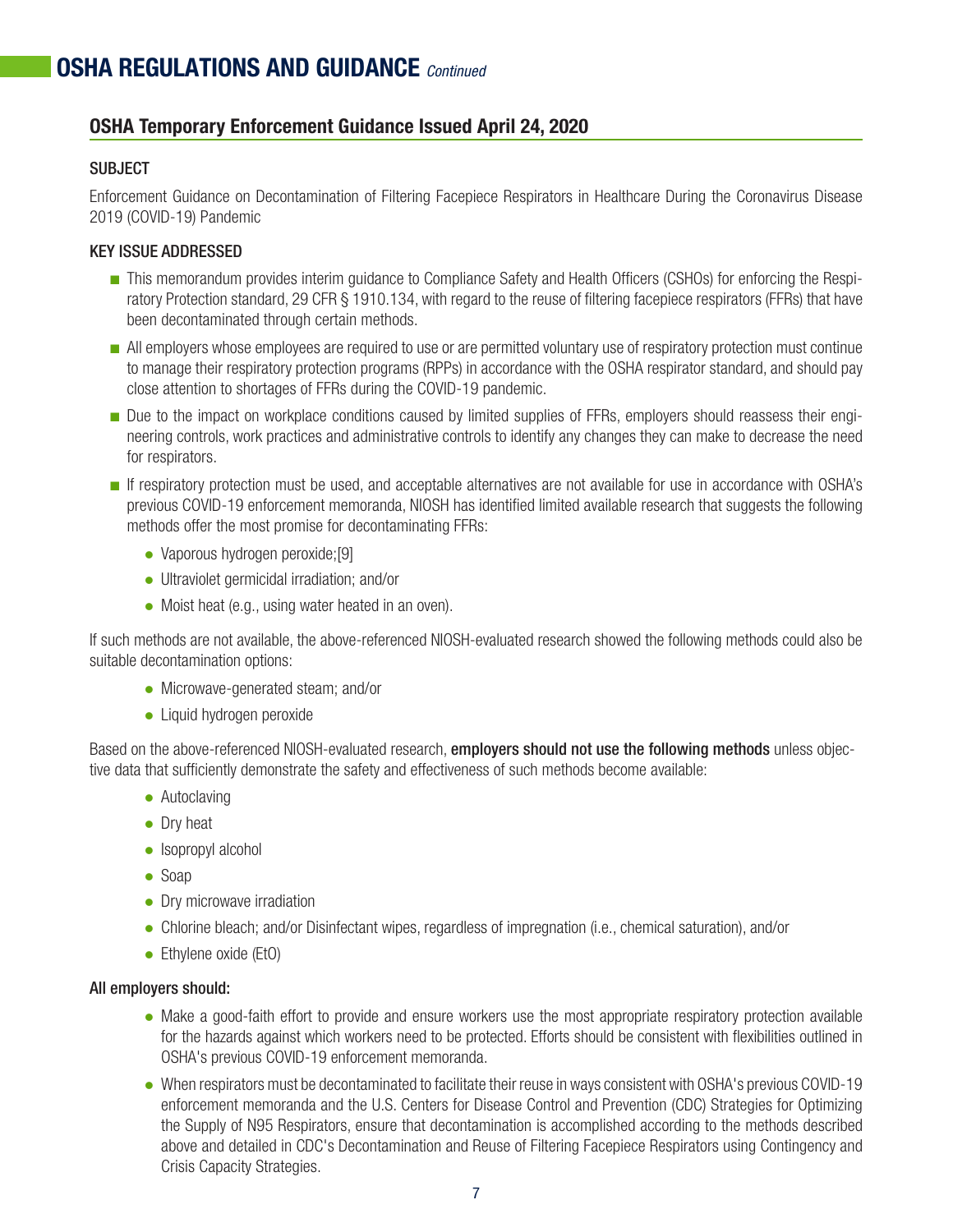## **OSHA REGULATIONS AND GUIDANCE** *Continued*

- Ensure users perform a user seal check each time they don a respirator. Employers should not permit use of a respirator on which the user cannot perform a successful user seal check. See 29 CFR § 1910.134, Appendix B-1, User Seal Check Procedures.
- Train employees to follow appropriate precautionary measures prior to using a decontaminated filtering facepiece respirator (FFR). See www.cdc.gov/coronavirus/2019- ncov/hcp/ppe-strategy/decontamination-reuse-respirators.html.
- Train employees using decontaminated respirators to understand that if the structural and functional integrity of any part of the respirator is compromised, it should not be used by that individual as respiratory protection. The inability to achieve a successful user seal check could be an indicator that the integrity of the respirator is compromised.
- Visually inspect, or ensure that workers visually inspect, the FFRs to determine if the structural and functional integrity of the respirator has been compromised. Over time or as a result of the decontamination process, components such as the straps, nose bridge, and nose foam material may degrade, which can affect the quality of the fit and seal.
- Train employees on the procedures for the sequence of donning/doffing to prevent selfcontamination. See www.cdc. gov/niosh/npptl/pdfs/PPE-Sequence-508.pdf.
- If no manufacturer or third-party quidance or procedures are available to support the specific decontamination method(s) employed, avoid the use of decontaminated FFRs when healthcare personnel perform surgical procedures on patients infected with, or potentially infected with, SARS-CoV-2 or perform or are present for procedures expected to generate aerosols or procedures where respiratory secretions are likely to be poorly controlled (e.g., cardiopulmonary resuscitation, intubation, extubation, bronchoscopy, nebulizer therapy, sputum induction). If decontamination methods degrade FFR performance, including filtration and fit, or otherwise affect structural integrity, the decontaminated FFR may not provide the level of protection needed or expected during aerosol-generating procedures.

Link to full guidance: https://www.osha.gov/memos/2020-04-24/enforcement-guidancedecontamination-filtering-facepiece-respirators-healthcare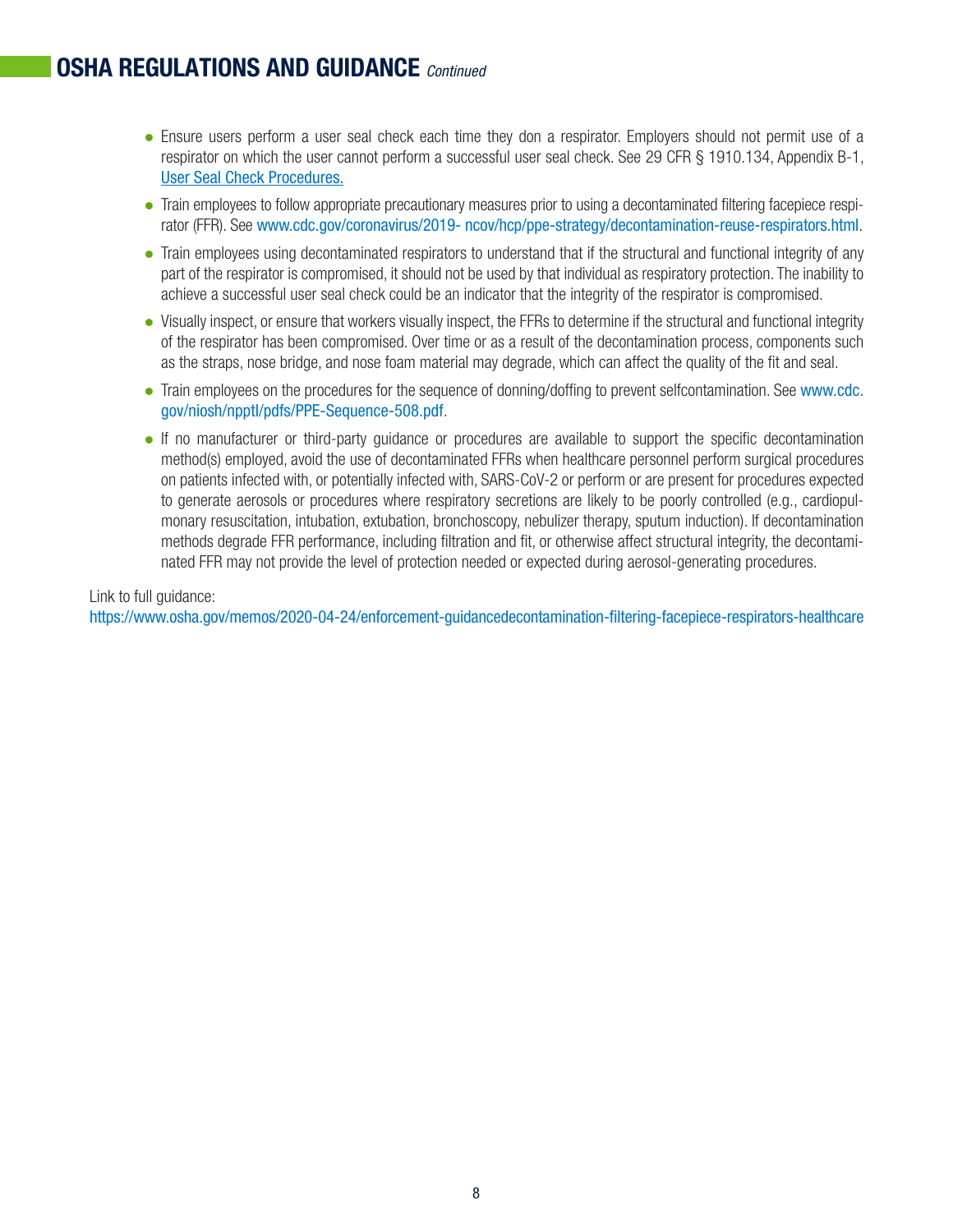# **NIOSH Mask Selection Resources**

### **NIOSH-Approved N95 Particulate Filtering Facepiece Respirators**

https://www.cdc.gov/niosh/npptl/topics/respirators/disp\_part/default.html

### **NIOSH Counterfeit Respirators / Misrepresentation of NIOSH Approval**

https://www.cdc.gov/niosh/npptl/usernotices/counterfeitResp.html

### **Personal Protective Equipment FAQs including questions about N95 masks**

### Key FAQ: **How can I tell if a respirator is NIOSH approved?**

The NIOSH approval number and approval label are key to identifying NIOSH-approved respirators. The NIOSH approval label can be found on or within the packaging of the respirator or sometimes on the respirator itself. The required labeling of NIOSH-Approved N95 filtering facepiece respirators pdf icon includes the NIOSH name, the approval number, filter designations, lot number, and model number to be printed on the respirator. You can verify that your respirator approvals are valid by checking the NIOSH Certified Equipment List (CEL).

### Key FAQ: **How do I know if a respirator is falsely advertising NIOSH approval?**

When NIOSH becomes aware of counterfeit respirators or those misrepresenting NIOSH approval on the market, these respirators are posted on the Counterfeit Respirators / Misrepresentation of NIOSH-Approval webpage to alert users, purchasers, and manufacture.

#### Link for full FAQ: https://www.cdc.gov/coronavirus/2019-ncov/hcp/respirator-use-faq.html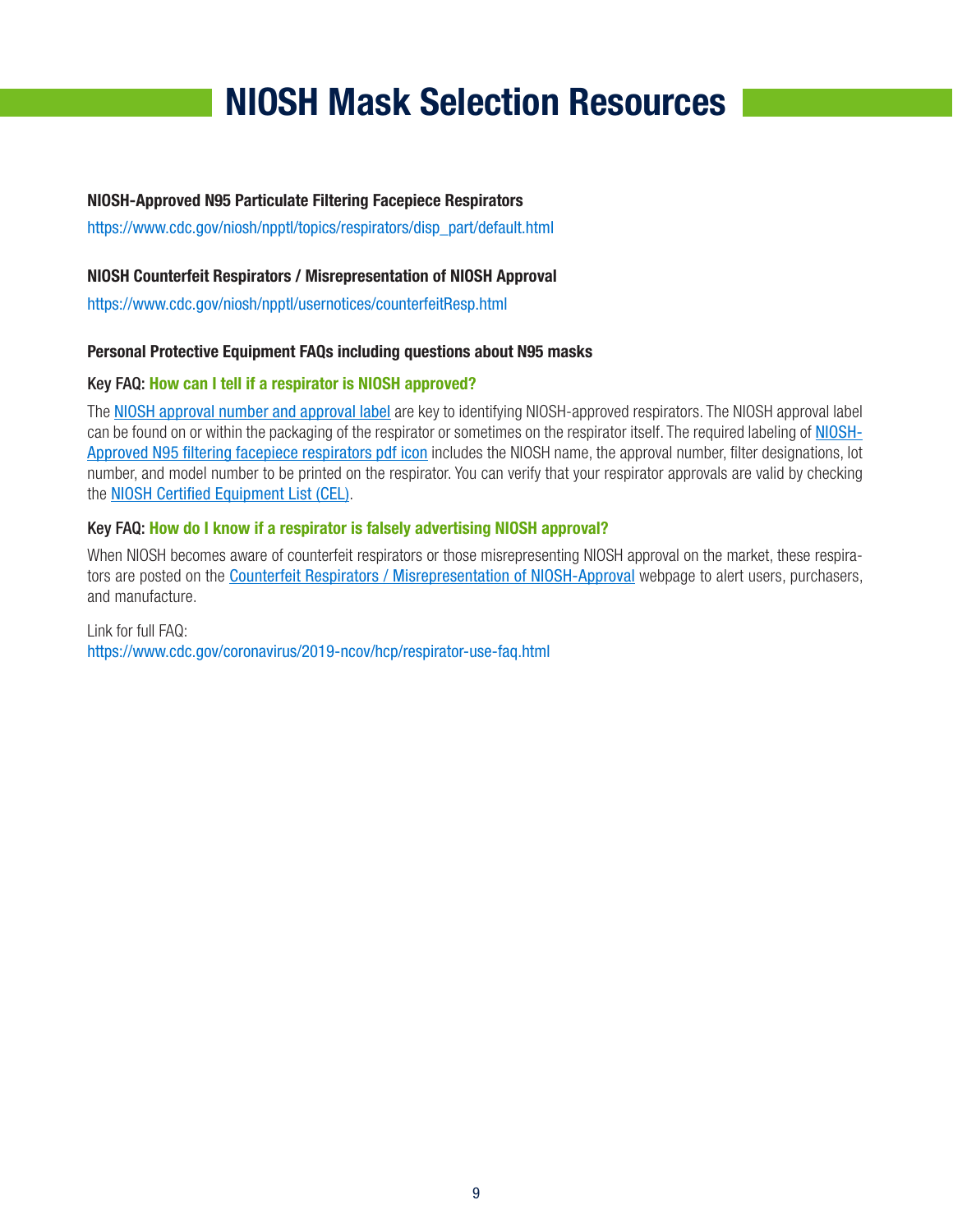# **CDC guidance**

### **CDC Guidance: Summary List for Healthcare Facilities: Strategies for Optimizing the Supply of N95 Respirators during the COVID-19 Response**

Link to full guidance: https://www.cdc.gov/coronavirus/2019-ncov/hcp/checklist-n95-strategy.html

### **CDC Guidance: Considerations for Release of Stockpiled N95 Filtering Facepiece Respirators Beyond the Manufacturer-Designated Shelf Life: Considerations for the COVID-19 Response**  (Updated April 16, 2020)

Link to full guidance: https://www.cdc.gov/coronavirus/2019-ncov/hcp/release-stockpiled-N95.html

### **CDC Guidance: Decontamination and Reuse of Filtering Facepiece Respirators**  (updated April 1, 2020)

Disposable filtering facepiece respirators (FFRs) are not approved for routine decontamination and reuse as standard of care. However, FFR decontamination and reuse may need to be considered as a crisis capacity strategy to ensure continued availability. Based on the limited research available, ultraviolet germicidal irradiation, vaporous hydrogen peroxide, and moist heat showed the most promise as potential methods to decontaminate FFRs. This document summarizes research about decontamination of FFRs before reuse.

### KEY ISSUE ADDRESSED:

The healthcare worker will wear one respirator each day and store it in a breathable paper bag at the end of each shift. The order of FFR use should be repeated with a minimum of five days between each FFR use. This will result in each worker requiring a minimum of five FFRs, providing that they put on, take off, care for them, and store them properly each day. Healthcare workers should treat the FFRs as though they are still contaminated and follow the precautions outlined in our reuse recommendations. If supplies are even more constrained and five respirators are not available for each worker who needs them, FFR decontamination may be necessary.

At present, FFRs are considered one time use and there are no manufacturer-authorized methods for FFR decontamination prior to reuse. On March 28, 2020, FDA issued an Emergency Use Authorization (EUA) permitting the **Battelle Decontamination** System at Battelle Memorial Institute to be authorized for use in decontaminating "compatible N95 respirators.

Decontamination might cause poorer fit, filtration efficiency, and breathability of disposable FFRs as a result of changes to the filtering material, straps, nose bridge material, or strap attachments of the FFR. CDC and NIOSH do not recommend that FFRs be decontaminated and then reused as standard care. This practice would be inconsistent with their approved use, but we understand in times of crisis, this option may need to be considered when FFR shortages exist.

### Link to full guidance:

https://www.cdc.gov/coronavirus/2019-ncov/hcp/ppe-strategy/decontamination-reuse-respirators.html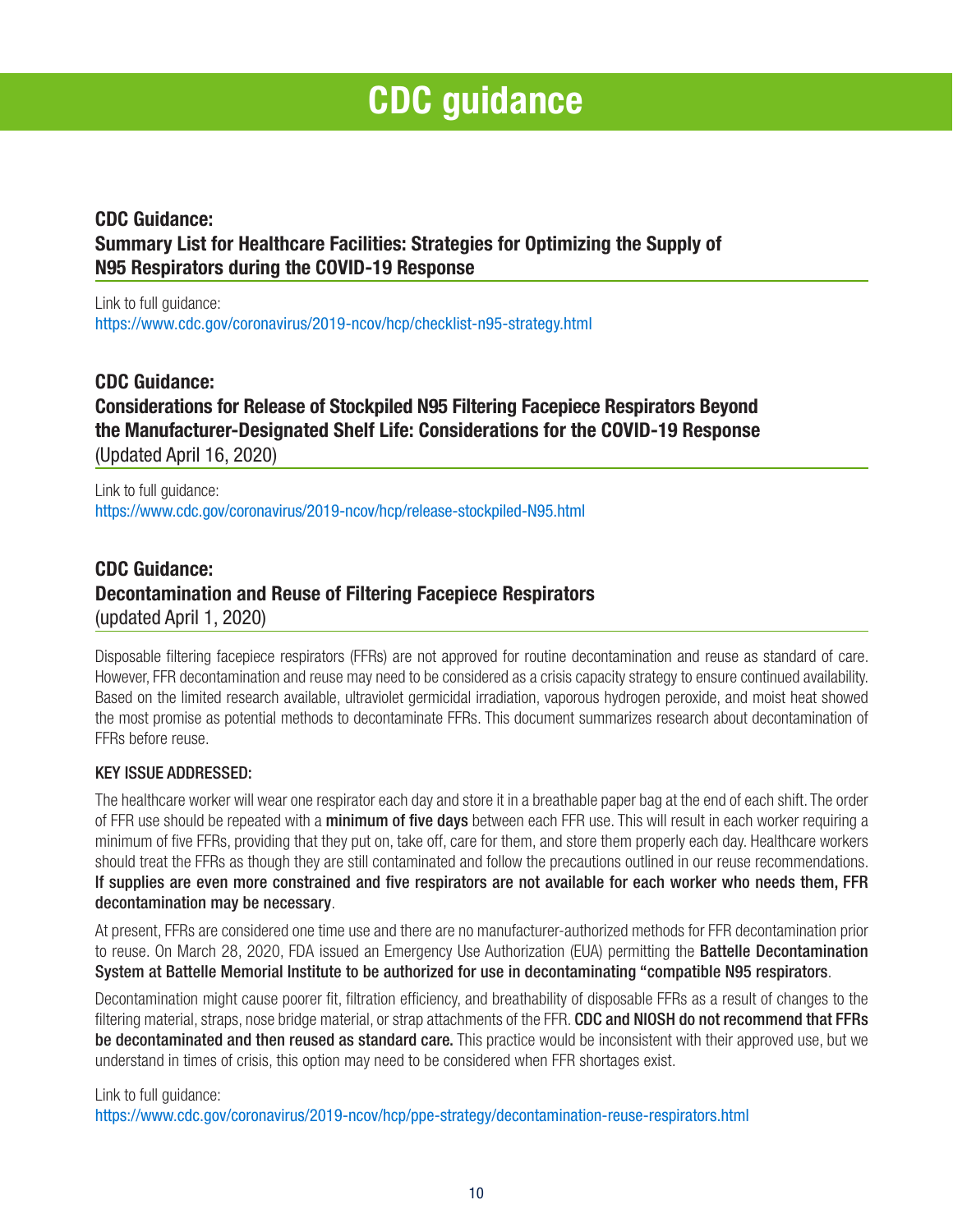# **Flowchart to Determine if an N95 FFR Crisis Capacity Strategy is Needed**

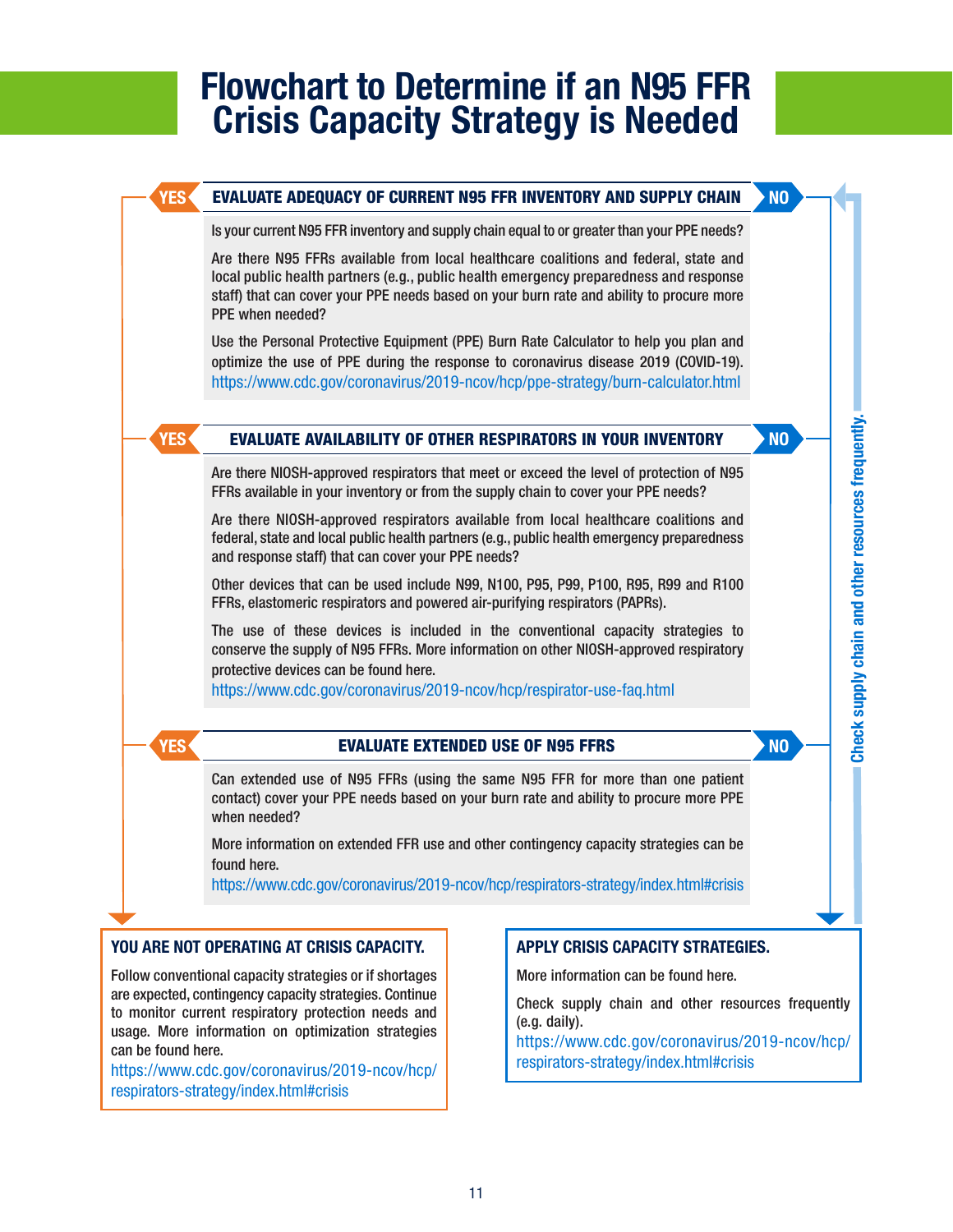### **CDC Guidance: Elastomeric Respirators: Strategies During Conventional and Surge Demand Situations**

### KEY ISSUE ADDRESSED:

- Elastomeric respirators, such as half facepiece or full facepiece tight-fitting respirators where the facepieces are made of synthetic or natural rubber material, can be repeatedly used, cleaned, disinfected, stored, and re-used. They are available as alternatives to disposable half mask filtering facepiece respirators (FFRs), such as N95 FFRs, for augmenting the total supply of respirators available for use by HCP. While elastomeric respirators are not cleared by FDA for fluid resistance, based on their NIOSH approval, they can provide at least equivalent protection to N95 FFRs.
- Some types of elastomeric respirators can offer higher assigned protection factors (APFs) than N95 FFRs. They are equipped with replaceable filter cartridges or flexible, disc or pancake-style filters, which are not housed in a cartridge body. All elastomeric respirators equipped with the proper air-purification filters, cartridges, or canisters would also have utility in this application. Elastomerics may also have sealing surfaces and adjustable straps that accommodate a better fit.
- This guidance describes options for deploying air-purifying reusable elastomeric particulate respirators to provide respiratory protection to healthcare practitioners (HCP) when supplies of N95 filtering facepiece respirators (FFRs), including surgical N95s, are limited or not available.

Link to full guidance: https://www.cdc.gov/coronavirus/2019-ncov/hcp/elastomericrespirators-strategy/index.html

### **CDC Guidance: Considerations for Optimizing the Supply of Powered Air-Purifying Respirators (PAPRs)**

### KEY ISSUE ADDRESSED:

- NIOSH-approved respirators are available in many types, models, and sizes from many manufacturers for a wide variety of uses in many occupational settings. The most common types of respirators in healthcare are N95 filtering facepiece respirators (FFRs), surgical N95 FFRs, and PAPRs. Of these three options, many healthcare practitioners are the least familiar with PAPRs.
- A PAPR is an air-purifying respirator that uses a blower to force air through filter cartridges or canisters and into the breathing zone of the wearer. This process creates an air flow inside either a tight-fitting facepiece or loose-fitting hood or helmet, providing a higher assigned protection factor (APF) than the reusable elastomeric non-powered air-purifying half facepiece (half mask) or N95 FFRs. A PAPR can be used for protection during healthcare procedures in which HCP are exposed to greater risks of aerosolized pathogens causing acute respiratory infections.
- CDC has published recommendations for HCP respiratory protection and of commonly used NIOSH-approved, FDAcleared, single-use filtering facepiece N95 surgical respirators. Properly fitted FFR and half facepiece reusable elastomeric respirators are expected to reduce exposures to one-tenth of the concentration that is in the air, based on OSHA's APF of 10 for these respirator types. All PAPR APFs exceed the APF of 10 for N95 FFR or elastomeric half facepiece respirators
- This guidance describes considerations for the use of powered air-purifying respirators (PAPRs) to provide respiratory protection to healthcare practitioners (HCP) as a component of a formally developed and implemented written respiratory protection program. It addresses conventional, contingency, and crisis surge PAPR use and maintenance practices.

### Link to full guidance:

https://www.cdc.gov/coronavirus/2019-ncov/hcp/ppe-strategy/poweredair-purifying-respirators-strategy.html